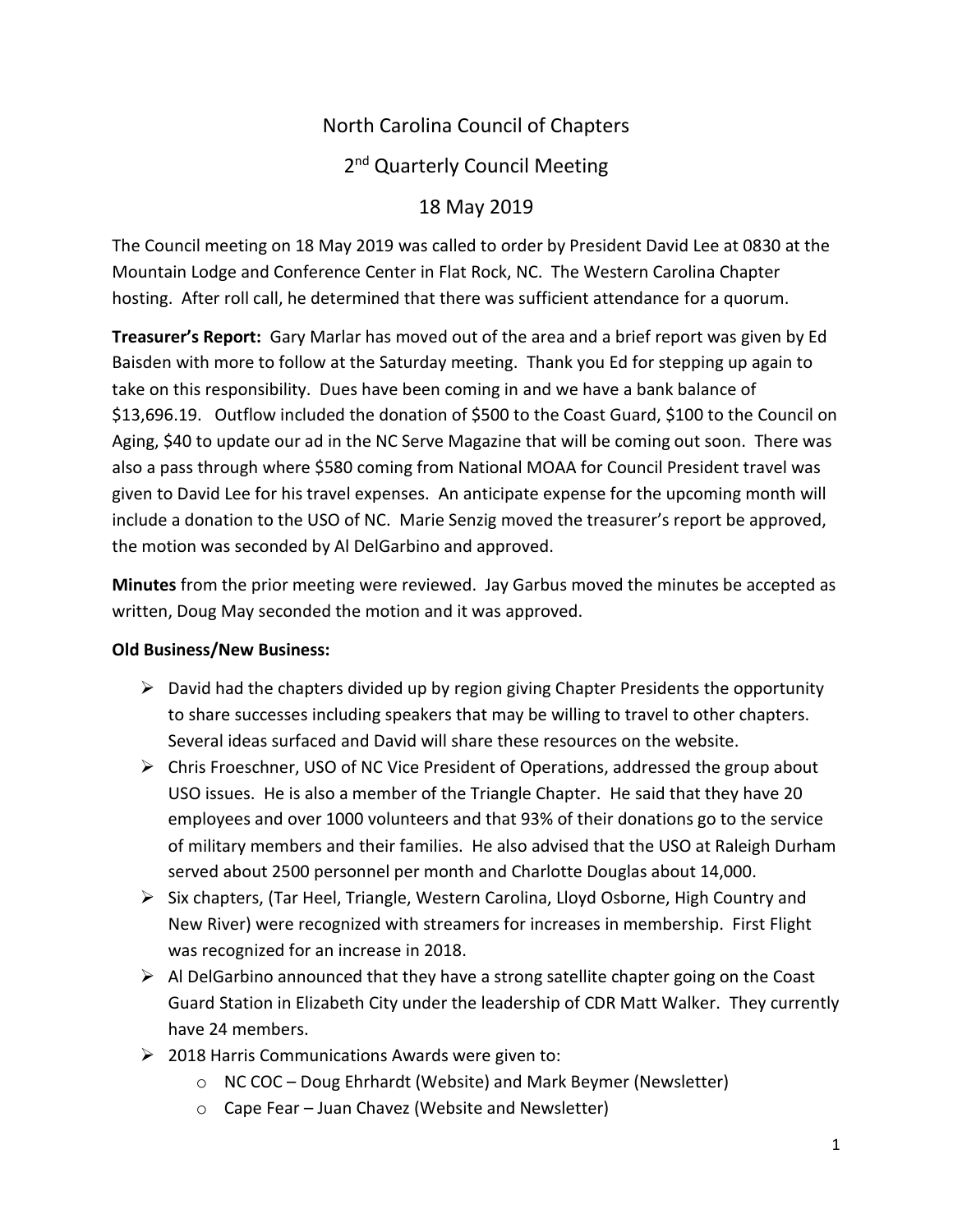- o Charlotte Metrolina Dale Hogue (Website)
- o Sencland Ken Klassen (Website) and Harry Deas (Newsletter)
- o Tar Heel Greg Chase (Newsletter) and Thomas Denegre (Website)
- $\circ$  Catawba John Liburdi (Newsletter and Website)
- $\triangleright$  Ken Klassen talked about the results of the survey his chapter conducted. Big takeaways included: the importance of fellowship, speakers/programs, meals, location and occasional special events. He also picked up that members like being asked to do things and were positive about the chapter.
- $\triangleright$  Jeri Graham and Ed Baisden are leading two virtual chapters, one for nurses and the other for surviving spouses. See [mssvc02@gmail.com](mailto:mssvc02@gmail.com) for surviving spouse information. To join these chapter(s) give Jeri and/or Ed email addresses of potential members.

**NC COC State Convention/Beach Vacation:** will be at the Atlantic Beach Hilton Double Tree on 18, 19, 20 October.

- $\triangleright$  At this point the plans are for: a welcome and Luau Dinner on Friday evening; a short business meeting in the morning with a guest speaker from National MOAA for the Saturday evening banquet, with the remainder of the day being free time; and a unique event Sunday morning before dismissal and returning home.
- $\triangleright$  David will develop flyer/brochure for the convention within the next 10 days so it can be presented to the chapters as many do not meet during the summer months.
- $\triangleright$  Costs for the hotel are \$139 per night and \$175 per person for 3 breakfasts, lunch, banquet and two drink tickets for the banquet and luau. Total costs for two nights for couples are expected to be about \$800 and \$625 for singles.

## **Council Succession Plans:**

A number of issues were discussed including the idea of vice presidents moving up a position every two years, past presidents serving on the nominating committee and service on the board for life. This has been a difficult concept to sell and get volunteers to buy into. Discussion included ideas of reducing the number of vice presidents to two, legislative and membership, two year terms for past presidents on the board, etc. David agreed to review the By-laws and reviews duties of the various positions on the Council of Chapters. Jim also thought it was important to include a 'conflict of interest' statement in any By-law changes. David is working on the idea of a universal/chapter-wide nominating committee for Council of Chapters (COC) leadership and volunteers who may have an interest in servicing on the COC.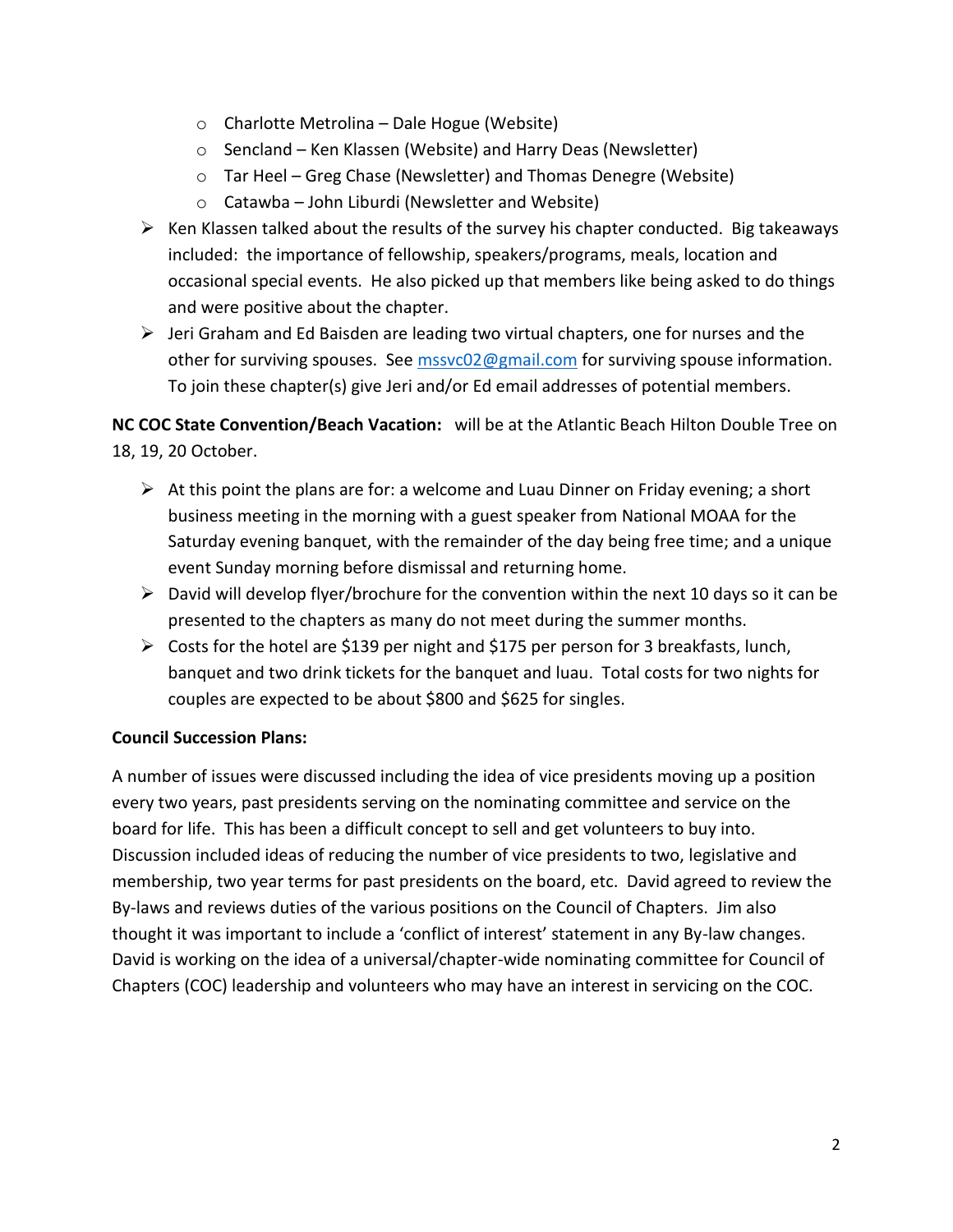**Legislative:** Jeri had some handouts and discussed several upcoming legislative issues.

- $\triangleright$  National MOAA Storming the Hill on April 10 by 170 MOAA members. Issues addressed included supporting the 3.1% pay raise for the troops, repeal of the 'widow's tax' and stabilizing TRICARE.
	- o The North Carolina Team consisted of: Jim Brumit, Jeri Graham, Rollie Sampson (Sandhills Chapter and serving on the Spouses Council) and Leanne Murray (MOAA Membership & Marketing). They visited all NC Congressional offices and felt the meetings were positive.
	- o The Widow's Tax has its best chance of being done away with during this session.
	- $\circ$  There are concerns about the privatization of military housing and the condition of same.
	- o The Defense Authorization Bill changes in military health system sees potential significant impact on family care, medical education pipeline, loss of 18,000 billets.
- $\triangleright$  North Carolina Level:
	- o NC MOAA was well represented by Barry Coyle, Ken Klassen, Iggi Husar, Diana DiStefano, Herb Segal, Mike Flynn, David Lee, Ed Baisden, Jeri Graham, Joann Harrington, Darryl Mills and Joan Long.
	- $\circ$  4<sup>th</sup> Branch set up an excellent Lobby Day with attendance of about 45 people.
	- $\circ$  A list of several bills of interest to the military/veterans was handed out by Jeri and a list will be sent via email to chapter presidents.
	- $\circ$  Send Doug Ehrhardt a list of all presidents and legislative representative from the chapter.
	- $\circ$  There is another BRAC issue that will probably surface in 2020. We need to work to improve NC's rank as a military friendly state.

**Options to Restructure Council Meetings:** Our 17 August meeting will be an experiment in trying a new option for Council meetings. We will be meeting at Searstone in Cary for a Saturday only meeting. The meeting will be from 1000 to 1500 with a lunch break. There will be no Friday social and it will be strictly a one day business meeting.

## **Leadership Changes:**

- $\triangleright$  Marie Senzig is the Chapter President for Coastal Carolina Chapter.
- $\triangleright$  Loretta 'Sunshine' Hollowell has stepped up and will be the new Surviving Spouse Representative for the Council of Chapters.
- $\triangleright$  Ron Wilsbach has resigned as the 2<sup>nd</sup> Vice President of the Council of Chapters.